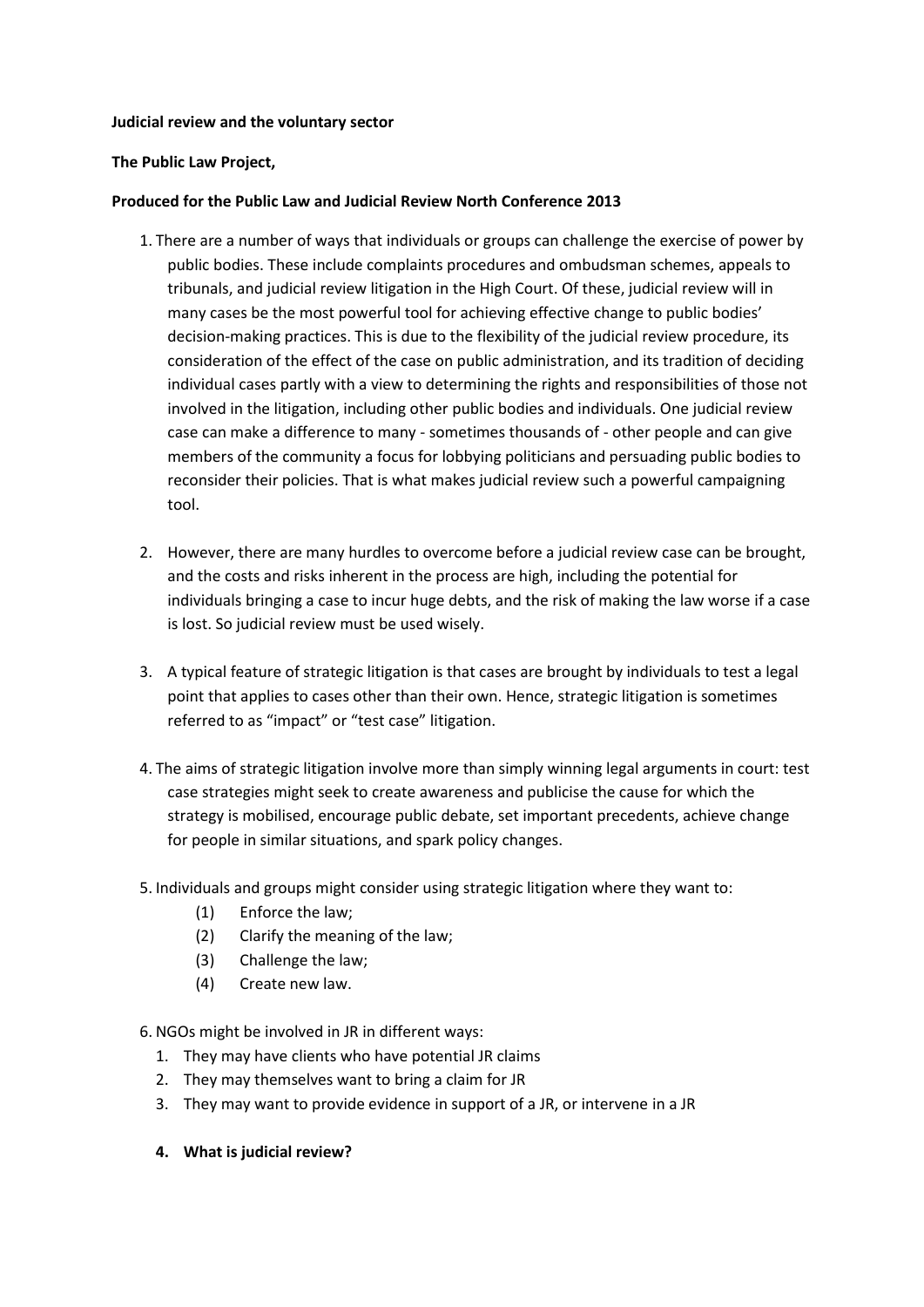Judicial review is a form of court proceeding, usually in the Administrative Court<sup>1</sup>, in which the judge reviews the lawfulness of a decision or action, or a failure to act, by a public body exercising a public function. It is only available where there is no other effective means of challenge.

Judicial review is concerned with whether the law has been correctly applied, and the right procedures have been followed. In order to succeed the claimant will need to show that either:

- A public body is under a legal duty to act or make a decision in a certain way and is unlawfully refusing or failing to do so; or
- A decision or action has been taken by a public body that is beyond the powers it is given by law.

Judicial review is about the supervision of administrative decision making. It can be a fast, effective and powerful way to convince a public body to reconsider a decision or force them to take action they should be taking. The court's decision must be followed, and one judicial review case can make a difference to many other people.

**Judicial review can be very complicated, the court procedures are not designed to be used by people who are not lawyers, and it is expensive. For those reasons, claimants are strongly advised to get help from a specialist lawyer.** 

# **5. Whose decisions can be challenged by judicial review?**

Decisions made by public bodies in a public law capacity may be challenged by judicial review. Examples of the public bodies whose decisions can be challenged are:

Government ministries and departments, local authorities, health authorities, chief constables, prison governors, some tribunals – but not if you could appeal to a higher tribunal or court, magistrates, coroners and county courts, boards of school governors (but not independent schools)

If a public body is not exercising a public function, for instance where it is acting as an employer, or in a contractual relationship with a supplier, or if it acts negligently, its actions are governed by private, not public law.

Increasingly public functions are contracted out to private companies. If a private company is deemed to be exercising a public function, its acts and omissions are governed by public law. For example a private company that runs a prison is deemed to be exercising a public function and so its actions in the running of the prison are governed by public law.

# **6. Who can bring a judicial review?**

Claimants have to have an interest in the decision they are challenging to bring a judicial review, or what is called "standing". That means the claimant has to have sufficient connection to the subject matter of the claim. If the remedies the court can offer (see below) might make a practical difference to the claimant, then the test is likely to be met.

**<sup>.</sup>**  $<sup>1</sup>$  In certain circumstances, judicial review claims can be heard by the Upper Tribunal.</sup>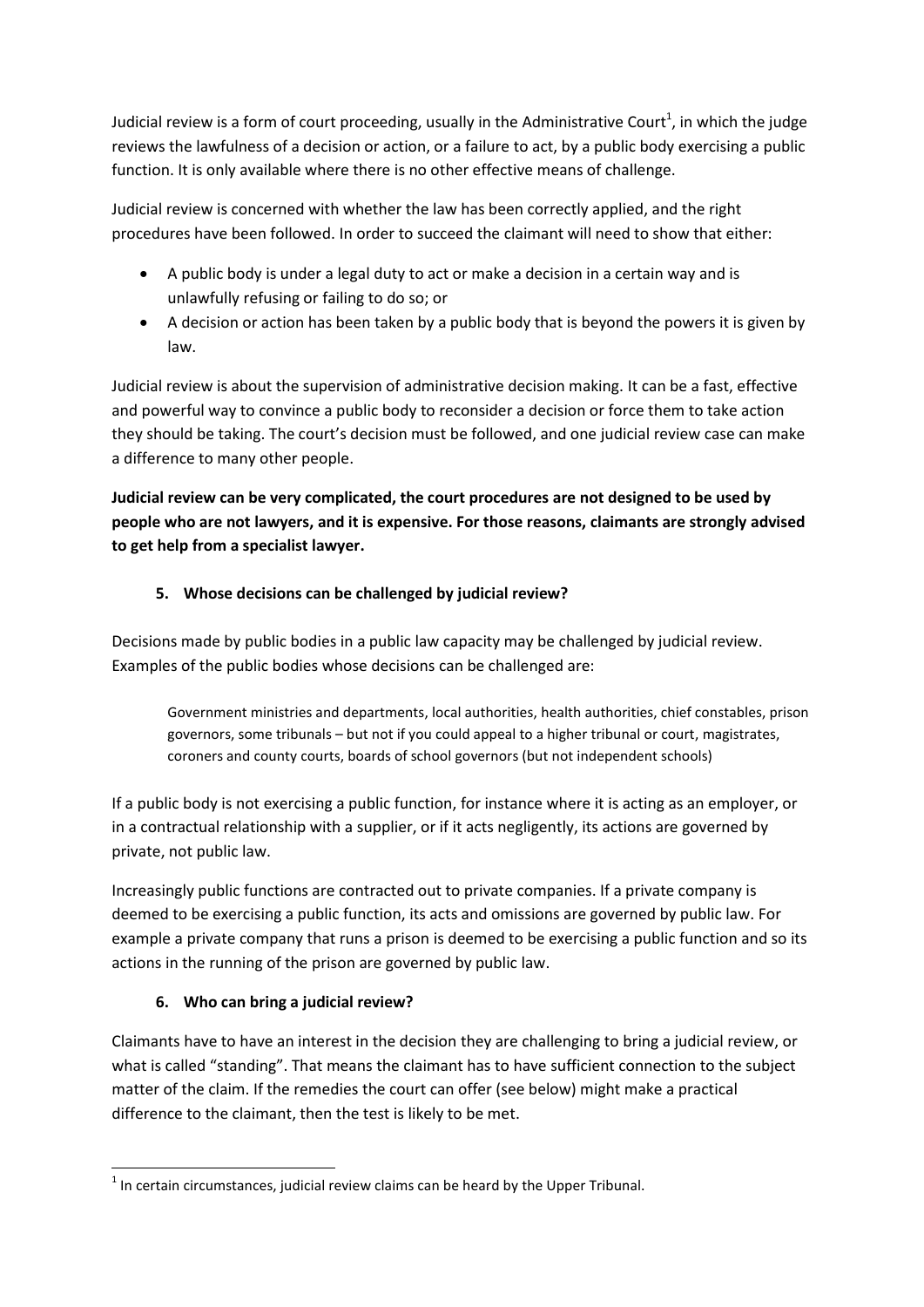## **7. Alternatives to judicial review**

If there are other effective ways of challenging decisions or delays, claimants are usually expected to use those. The following may be adequate alternatives;

- A statutory right of appeal against a disputed decision, such as to a social security appeal tribunal against a decision about your entitlement to benefit.
- Internal appeal or disputes procedures. That may be adequate where the complaint concerns disputed facts.
- Ombudsman where there are issues of maladministration.

These alternatives are all usually free, do not involve any risk of costs being awarded if the claim is unsuccessful, and they are all designed to be used by claimants who are not represented by lawyers.

# **8. Time limits and advice**

A judicial review case must be brought before the court quickly and in any event within three months of the decision or action being challenged. These time limits mean applications should be made as soon as possible once it is clear that the case is suitable for judicial review.

The following are not usually accepted as excuses for late applications:

- Ignorance of the law even if you have been badly advised;
- Unjustified delay in seeking proper advice; or
- Delay by the public body if you add to it by your own delay.

If you think you may have a case you should seek specialist advice immediately.

It is possible to get interim remedies very quickly in judicial review, and urgent cases can be expedited. If the case is not urgent it can take a very long time to get to a final hearing, possibly a year or more, especially if the case is heard in London, where the court is extremely busy.

## **9. What are the grounds for judicial review?**

a. Illegality

Public bodies can only generally do what the law allows them to do. The law is set out in Acts of Parliament and in regulations, rules and orders made by government ministers.

Public bodies may also have guidance and policy on the exercise of their legal powers. Guidance and policy do not have to be followed, but they should be followed unless there is good reason not to.

Public bodies must correctly understand and apply the law that regulates their decision making powers. If they do not follow the law correctly their decision, action, or failure to act will be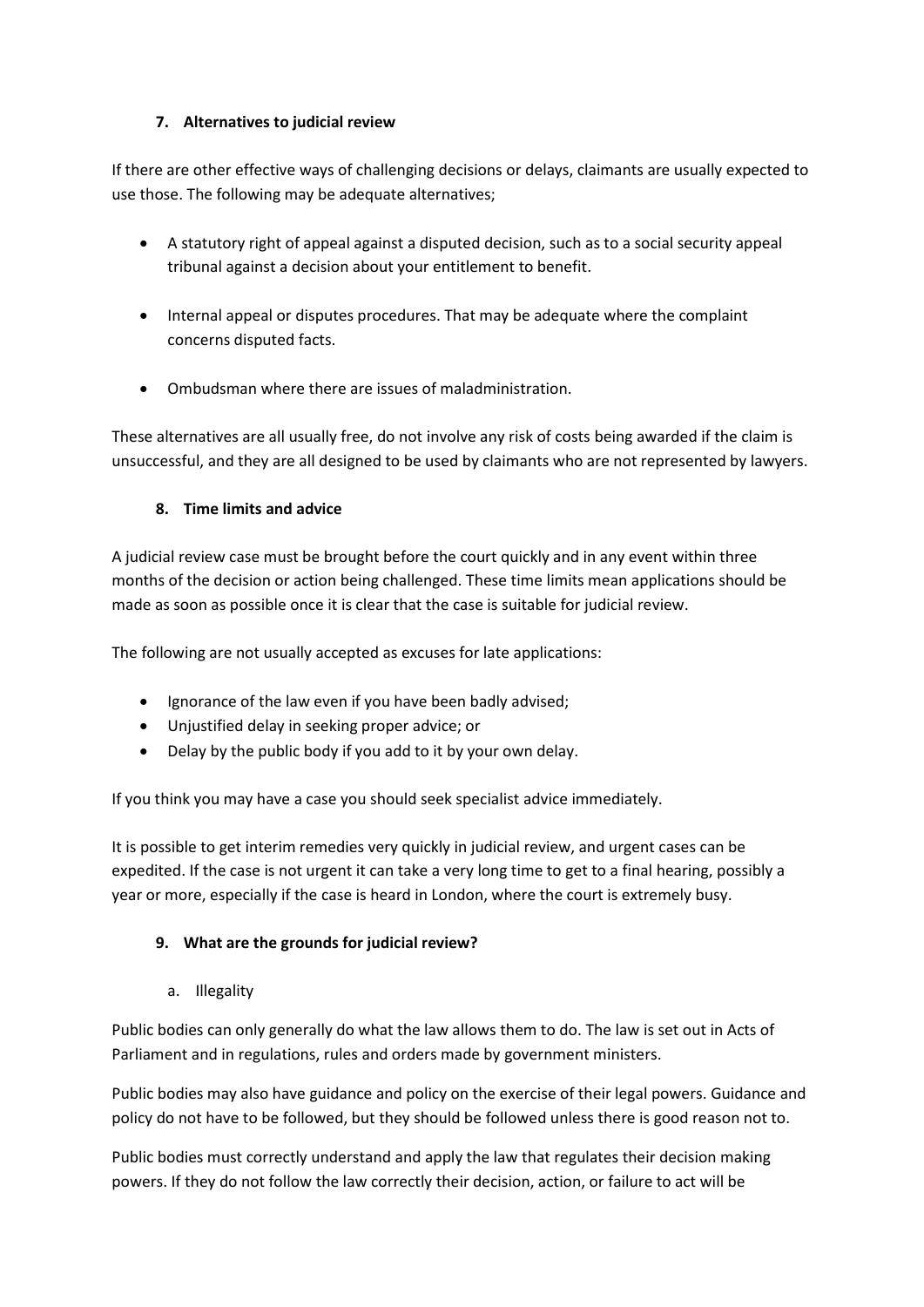unlawful. An action or decision may be unlawful if the decision maker had no power to make it or exceeded the powers given to him/her, or if it misapplies the law.

#### Example

If a local authority operates a scheme for discretionary housing payments, it is a public body exercising a public function and it must follow public law principles. It must apply the relevant law, in this case the Discretionary Financial Assistance Regulations 2001. It must also take into account any relevant guidance, the DWP has issued "Guidance for local authorities on the operation of discretionary housing payments." The test the local authority has to apply is whether it considers that the claimant needs additional help with housing costs. If it applies a different test, or otherwise does not apply the law correctly or if it does not follow the guidance without good reason, its decision would be unlawful, and could be challenged.

A failure to process the DHP application can in itself be subject to challenge. The local authority has a power to operate the scheme set out in the Regulations. There is also guidance about how they should go about this. Applicants are entitled to have their applications dealt with, and dealt with within a reasonable period of time. Unreasonable delay can amount to an abuse of power by a public body.

Where the law gives a public body a discretion to do something, that discretion must be exercised in line with public law principles which require the public body to:

- Take into account relevant information and disregard irrelevant information;
- Ask the right questions, for example by addressing the right issue and taking reasonable steps to obtain information on which a proper decision can be based;
- Not delegate a decision for which the law gives it responsibility. Only the public body can make the decision; if they allow another person to take a decision for them they are giving their power away and failing to be properly accountable;
- Make sure they have not limited, or fettered, their discretion by applying a very rigid policy as if it were the law

## b. Fairness

A public body should never act so unfairly that it amounts to an abuse of power. If there are express procedures laid down by law that it must follow in order to reach a decision, then it must follow them.

- You must be given a fair hearing. You are entitled to know the case against you, and have the opportunity to put your case properly.
- A public body must be impartial, that is it must not be biased. It must not allow decisions to be taken by people with strongly held views that may result in decisions based on prejudice, nor allow decisions to be taken by people who have a financial interest in the outcome.
- The public body must consult people it has a duty to consult before a decision is made, or who have a legitimate expectation that they will be consulted, perhaps because they have been consulted in the past, or they have an obvious interest in a matter.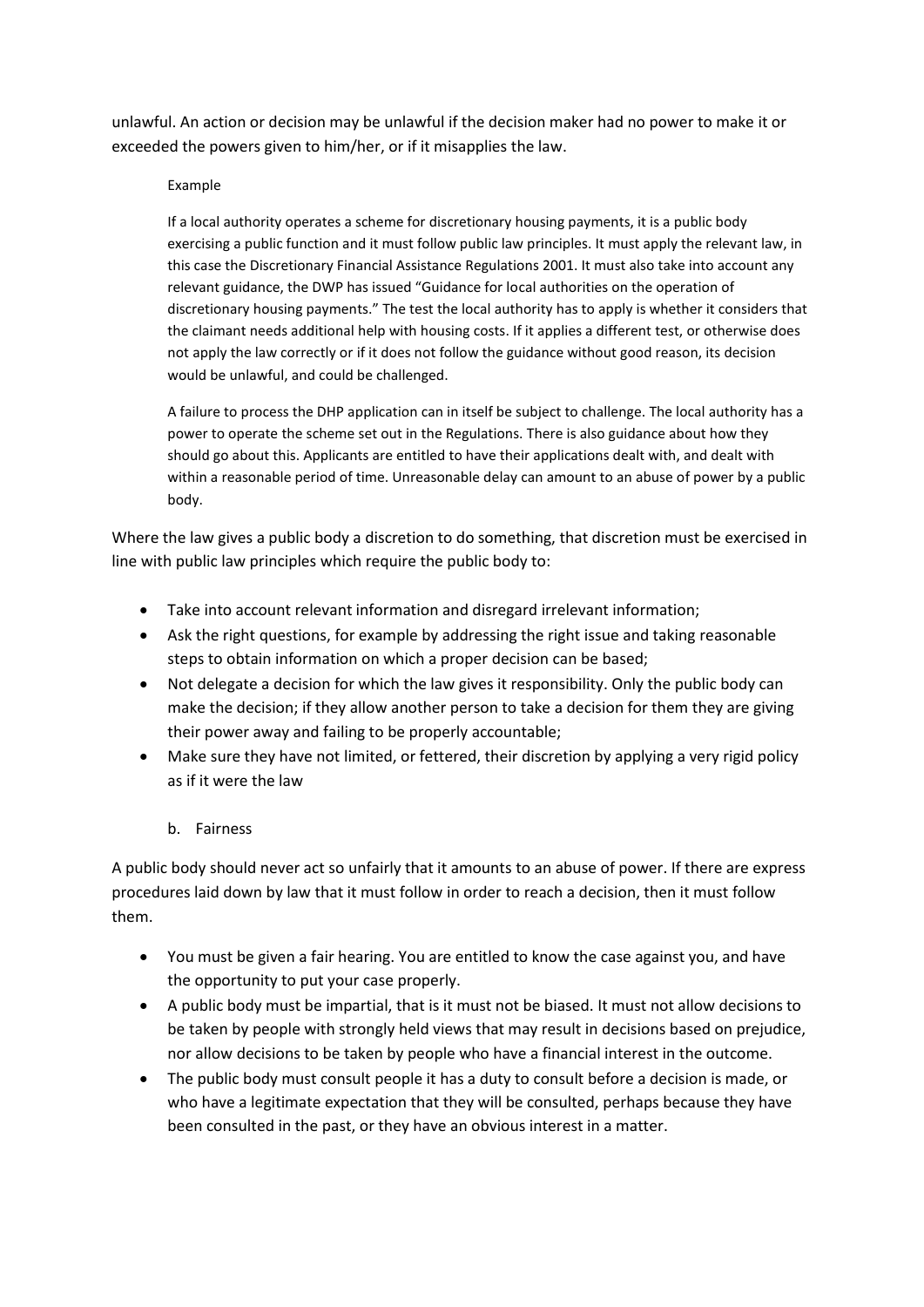- A public body must keep its promises unless there is a good reason not to. If a public body has made a promise to an individual or to a group that may give rise to a "legitimate expectation" that the promise will be kept.
	- c. Irrationality and proportionality

The courts may intervene to quash a decision where they consider it to be so demonstrably unreasonable as to be "irrational" or "perverse". In practice this is very difficult to show, and it usually argued alongside other grounds. The test is:

"If a decision on a competent matter is so unreasonable that no reasonable authority could ever had come to it, then the courts can interfere… but to prove a case of that kind would require something overwhelming.." Lord Greene, *Associated Provincial Picture Houses Ltd v Wednesbury Corporation* [1948] I KB 223 HL.

The test is a lower one, of proportionality, where European law or Human Rights issues are involved. The concept of proportionality involves a balancing exercise between the legitimate aims of the state on one hand, and the protection of the individual's rights and interests on the other. The test is whether the means employed to achieve the aim correspond to the importance of the aim, and whether they are necessary to achieve the aim.

# **10. The approach of the Administrative Court**

There are special procedures for handling judicial review claims, and these and the approach the courts take, have important practical consequences:

- Judicial review claims proceed as far as possible on the basis of agreed facts. The rules do not easily accommodate cases where the facts are in dispute;
- Both parties are expected to co-operate with the court and to take a candid, cards on the table approach to the litigation;
- The court will sometimes act proactively; bringing issues into play which have not been raised by either party;
- Depending on the nature of the decision being challenged, the court may show a degree of deference to the decision maker, given their democratic mandate, or special expertise; the court may be reluctant to intervene in matters of public policy or in areas where a specialist expertise is needed.

## **11. What can the court do?**

When you bring proceedings for judicial review you are asking the court to grant you a remedy, this is the order the court makes if you win the case.

The remedies the Administrative Court can give on an application for judicial review are as follows.

a. Quashing order

This is an order which overturns or undoes a decision already made.

b. Prohibiting order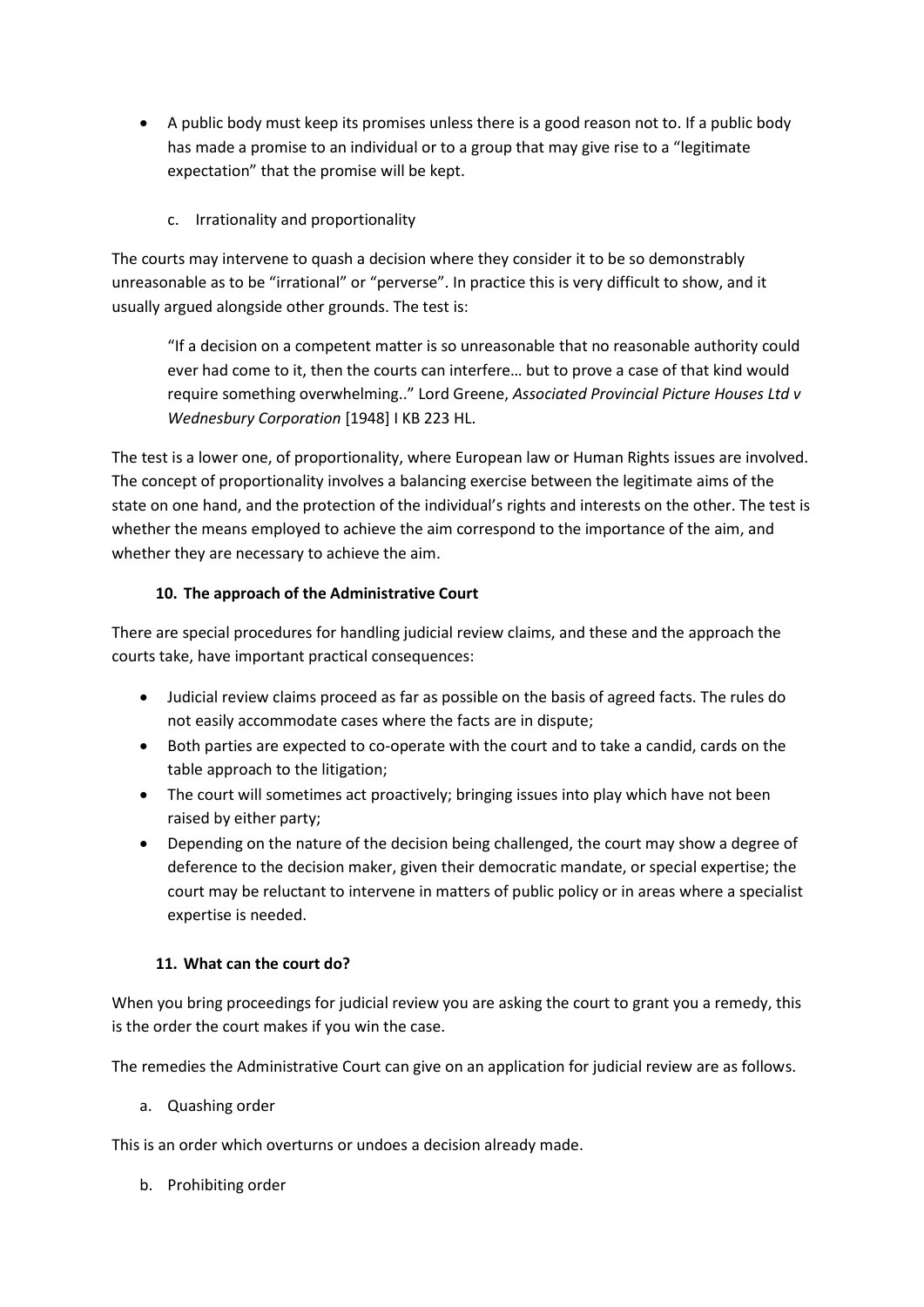This stops a public body from taking an unlawful decision or action it has not yet taken.

c. Injunction

This is a temporary order requiring a public body to do something or not to do something until a final decision has been made in your case.

d. Mandatory order

This makes a public body do something the law says it has to do.

e. Declaration

The court can state what the law is or what the parties have a right to do.

f. Damages

Damages may be awarded where a public body has breached your human rights. Otherwise the court will not normally give you any compensation if you win your case, unless you have some other entitlement to damages.

g. Discretion

The remedies outlined above are discretionary. Even if the court finds that a public body has acted wrongly it does not have to grant a remedy. It might decide not to do so if it thinks the claimant's own conduct has been wrong or unreasonable, for instance where the claimant has delayed unreasonably, has not acted in good faith, or where a remedy would impede a public body's ability to deliver fair administration.

Remember that the court will not normally make a decision for a public body, even if you win your judicial review. Very often the public body will have to take a decision again, but following a fairer procedure. It is possible that you may still not get what you want.

## **12. How to pay for a judicial review**

#### *Legal costs*

If you lose your case, the usual rule is that you pay the other side's legal costs. Those will be the costs of their solicitor and barrister, and the court fees. That could amount to £30,000 or more.

The complexity and the high cost of judicial review are the main reasons why you are advised to get legal advice and representation from a specialist lawyer to help you bring a case for judicial review.

The costs rule is modified if the claimant has legal representation which is funded by legal aid. If the claimant is legally aided s/he has some protection from having a costs order made against him/her if s/he loses his/her case.

## *Legal aid*

This is administered by the Legal Aid Agency, and it is a way to pay for a solicitor and a barrister to represent the claimant if s/he is an individual. It is not available for organisations.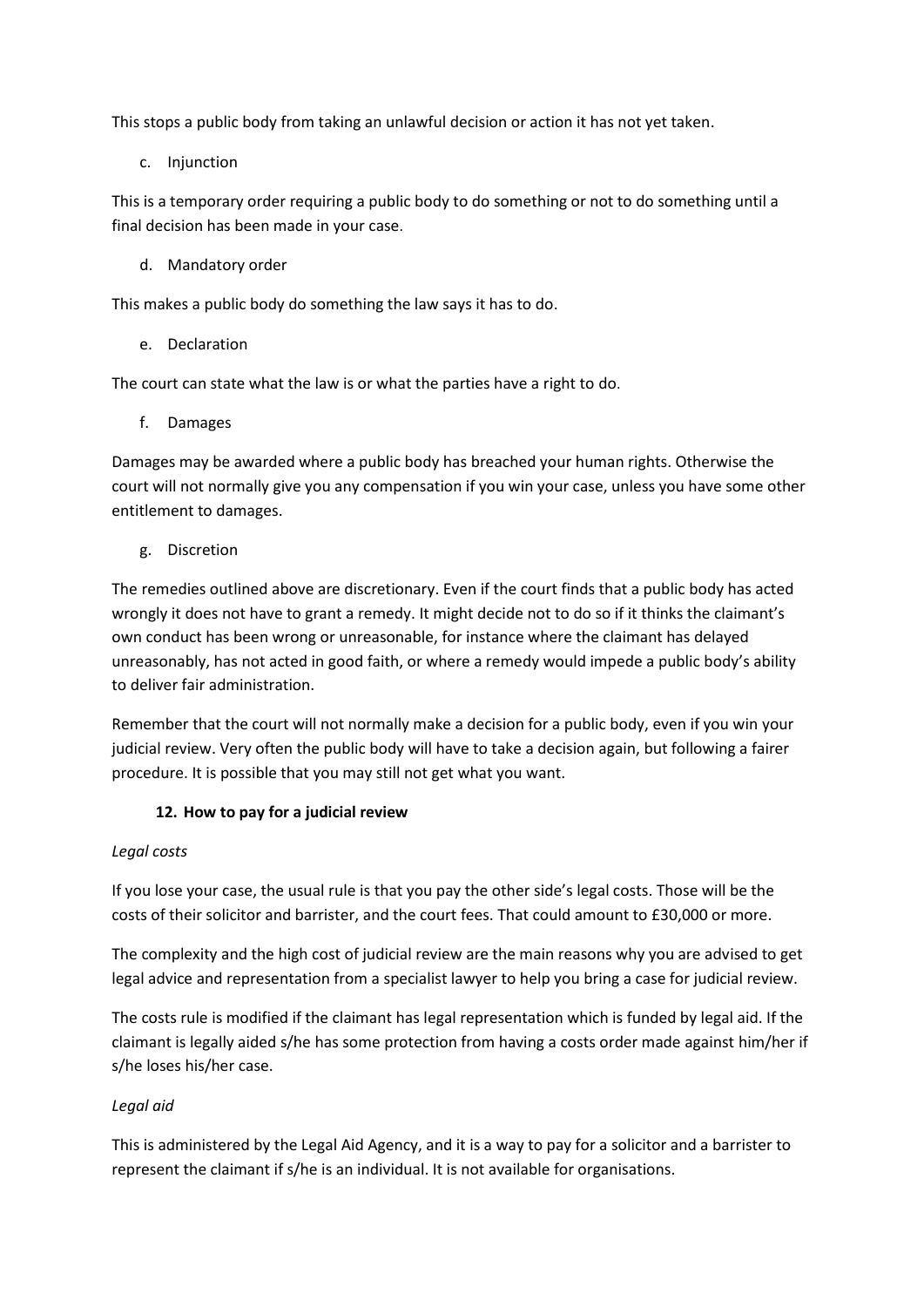## *Protective Costs Orders*

These are sometimes obtained by NGOs challenging public bodies. They are more difficult for individuals to obtain. They usually limit costs recoverable on either side to nil or to a capped amount. The problem with them is that you usually cannot recover your own costs if you win.

# *Pro bono*

Claimants can get free help from a lawyer, for example from the Bar Pro Bono Unit. However, this does not protect him/her from the risk of the other side's costs being awarded against him/her if s/he loses.

# *Privately*

An individual or a community group could raise a collective fund to pay for a judicial review. That would need to cover not only the costs of bringing the case, but also an amount to cover the other side's costs in the event the case is lost.

# **13. The procedure for applying for judicial review**

a. Pre action stage

Where a public body has taken a decision that is considered unlawful, if there is time, it is essential to write a letter before claim for judicial review to the public body. There is a format set out in the pre action protocol for the administrative court. This should be done by a lawyer who specialises in judicial review if possible and it should:

- Explain in detail how it is alleged the public body has gone wrong;
- Say what the claimant wants the public body to do to put this right, and when the claimant would like them to do it by;
- Ask for a response within a time limit, which is usually 14 days

A letter before claim can be a very effective way of sorting out judicial review claims, and often the reply will resolve the issue without the need to go any further.

b. The permission stage

If there is no satisfactory response to the letter before claim, the next step is to make an application for permission to bring a judicial review claim against the public body.

Proceedings are usually issued in the Administrative Court. There are regional courts in London, Birmingham, Cardiff, Leeds and Manchester.

A judicial review claim form and grounds are lodged with the court, together with supporting witness statements and the relevant law. There is a court fee of £60 for a permission application. The papers are served on the public body.